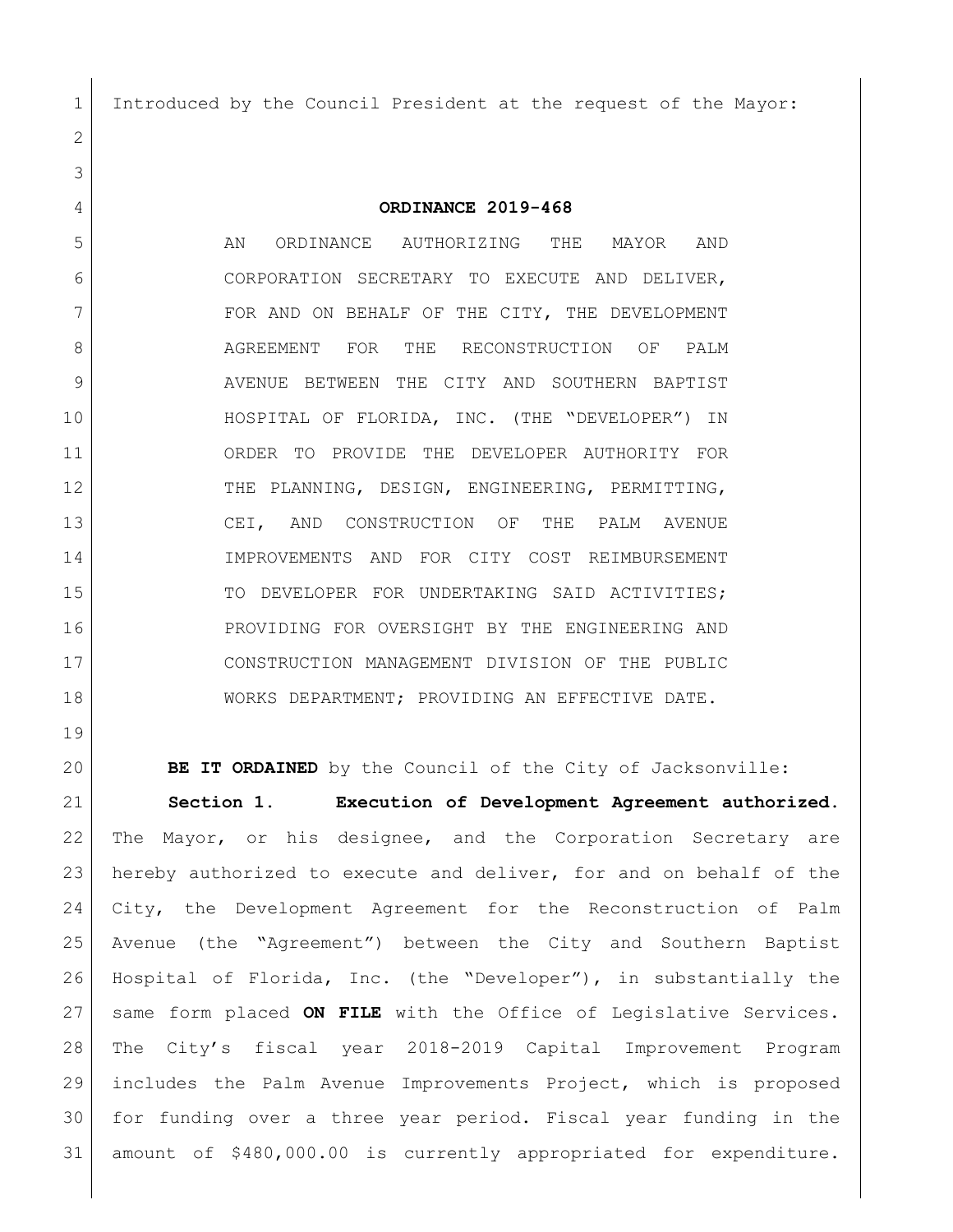Future years funding for fiscal year 2019-2020 and fiscal year 2 2020-2021 in the amount of  $$2,210,000.00$  each year is proposed for appropriation during those applicable years. Total City funding for the Palm Avenue Improvements is proposed at \$4,900,000.00. 5 Notwithstanding the proposed future year funding appropriations, the Developer hereby understands and acknowledges that future year funding appropriations are subject to City Council appropriation each fiscal year and there is no guarantee funding will be 9 appropriated.

 **Section 2. Purpose**. The purpose of the Agreement is to 11 provide the Developer authority for the planning, design, engineering, permitting, CEI, and construction of the Palm Avenue improvements and for City cost reimbursement to Developer for undertaking said activities. The Agreement will help facilitate the reconstruction of Palm Avenue and the development of the Developer's property, which is adjacent to City-owned right-of-way 17 on Palm Avenue located between Prudential Drive and Gary Street. Improvements require an increase in the width of Palm Avenue from 60 feet to 100 feet, for which the right-of-way shall be donated by Developer. The Palm Avenue Improvements serve a public purpose as a means for the City to meet its infrastructure improvements and 22 public safety needs.

 **Section 3. Oversight.** Oversight shall be provided by the Engineering and Construction Management Division of the Public Works Department.

 **Section 4. Effective Date.** This ordinance shall become effective upon signature by the Mayor or upon becoming effective 28 without the Mayor's signature.

 $-2 -$